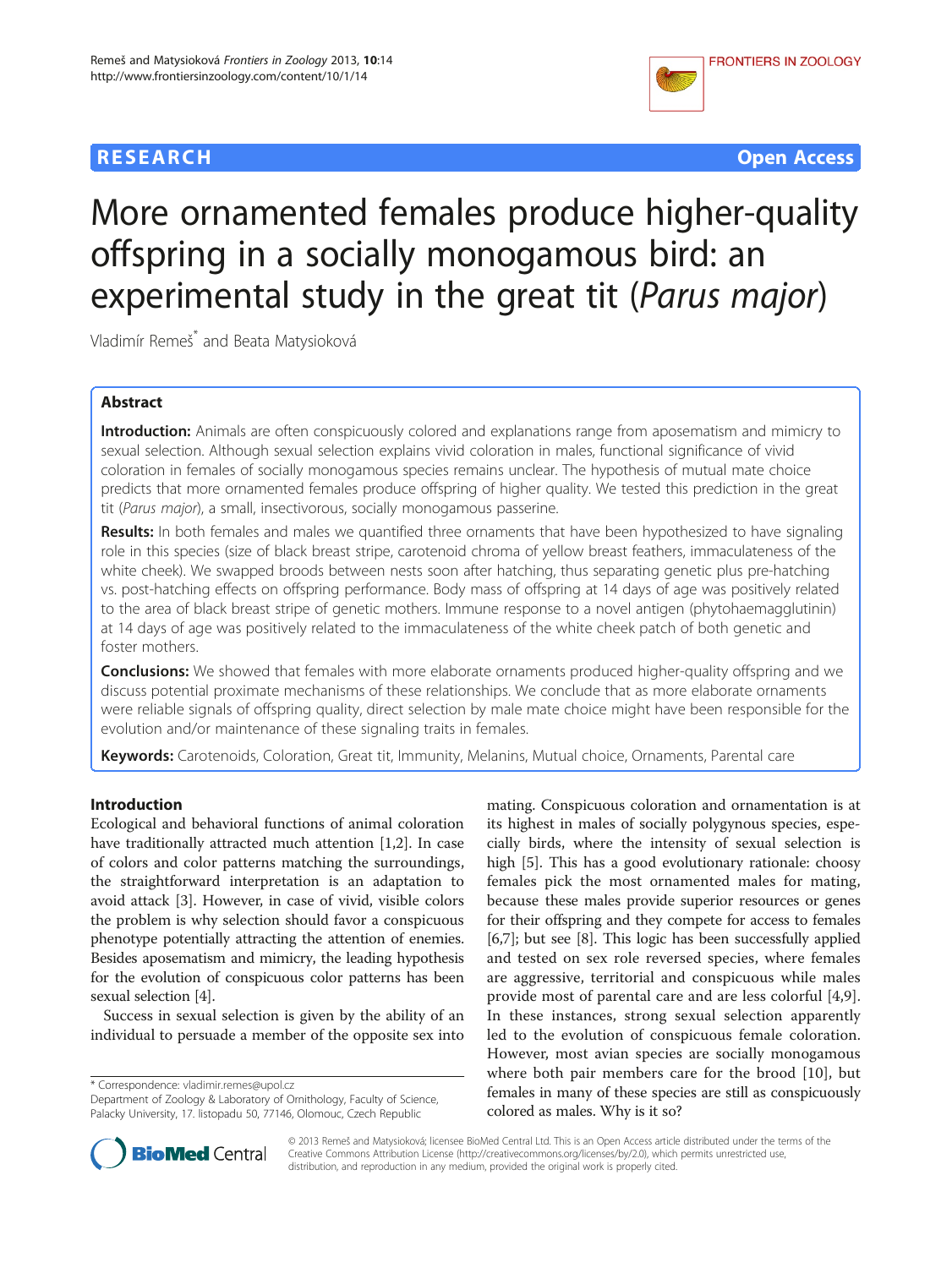<span id="page-1-0"></span>Recent research has paid attention to functional significance of female coloration in socially monogamous species [\[11](#page-7-0)]. At least three hypotheses were advanced. First, female coloration might be driven by selection on male coloration through intersexual genetic correlation [[12\]](#page-7-0). Second, intrasexual competition for resources [\[13,14](#page-7-0)] can lead to the evolution of ornaments signaling competitive ability [\[9](#page-7-0)]. Third, mutual choice of partners can lead even in socially monogamous species to the evolution of ornaments signaling individual quality in terms of good genes or parenting abilities [\[15,16](#page-7-0)]. This last hypothesis assumes that more ornamented females are of higher heritable quality (survival, resistance to parasites etc.) and/or provide better parental care in terms of positive effects on offspring quality and survival.

In contrast to numerous studies of male mate choice in relation to ornaments (e.g. [\[17](#page-7-0)–[19\]](#page-7-0)), only a handful of studies looked at the relationship between female ornamentation and offspring quality in fish [\[20,](#page-7-0)[21\]](#page-8-0), lizards [[22\]](#page-8-0) or socially monogamous birds [[23](#page-8-0)–[28](#page-8-0)]. Moreover, few of them studied multiple female ornaments based on different proximate coloring mechanisms [\[28,29](#page-8-0)]. Here, we set forth to investigate this topic using a crossfostering experiment coupled with brood size manipulation on a large number of nests across two breeding seasons. We chose the great tit (Parus major) as our model, because it is a socially monogamous species with female coloration very similar to that of males [[30](#page-8-0)] and bearing multiple colorful patches based on carotenoids, melanins and structure-based mechanisms [[31](#page-8-0),[32\]](#page-8-0). We exchanged whole broods between pairs of nests (Figure 1), quantified three color patches in females and asked whether the degree of female ornamentation predicted offspring survival and quality (body mass and size, immune responsiveness). We expected that if the mutual choice hypothesis was correct, ornaments of genetic and/or foster mothers would be positively associated with the quality of offspring; moreover, this relationship

could be stronger under less favorable conditions (enlarged broods, [[33\]](#page-8-0)). This would not be so under the other two hypotheses (i.e., genetic correlation and social competition) and thus our experimental design provided a strong inference in testing competing hypotheses for the evolution of female conspicuous coloration.

## Results

#### Female ornaments and offspring performance

Body mass of offspring at 14d of age was positively related to the area of black breast stripe of genetic mothers; additionally, there were strong effects of tarsus length, year, and brood size manipulation (Table [1](#page-2-0), Figure [2](#page-3-0)). The relationship between nestling body mass and breast stripe of genetic mothers was not confounded by female size, because the correlation between female size (tarsus length) and breast stripe area was low ( $r = 0.17$ ,  $P = 0.13$ ) and the analysis was controlled for offspring tarsus length (see Table [1](#page-2-0)). Tarsus length was related only to the length of tarsus of the genetic mother and differed between years (Table [1,](#page-2-0) Figure [2](#page-3-0)). Immune response to a novel antigen (phytohaemagglutinin, PHA) was positively related to the immaculateness of white cheek patch of both genetic and foster mothers; additionally, there were strong positive effects of nestling body mass and date of hatching (Table [1,](#page-2-0) Figure [2\)](#page-3-0). Nestling survival was not related to any of the predictors used (Table [1](#page-2-0), Figure [3\)](#page-3-0). Parameter estimates from these models are detailed in Additional file [1](#page-7-0): Appendix 1.

By fitting interactions between female breast stripe area and brood size manipulation, we tested for potential differential effect of melanin-based ornaments on offspring performance in broods with good vs. poor rearing environment. None of these interactions was statistically significant (Additional file [1:](#page-7-0) Appendix 1), suggesting that relationships between offspring quality and female melaninbased ornaments did not differ across rearing environments of different quality.

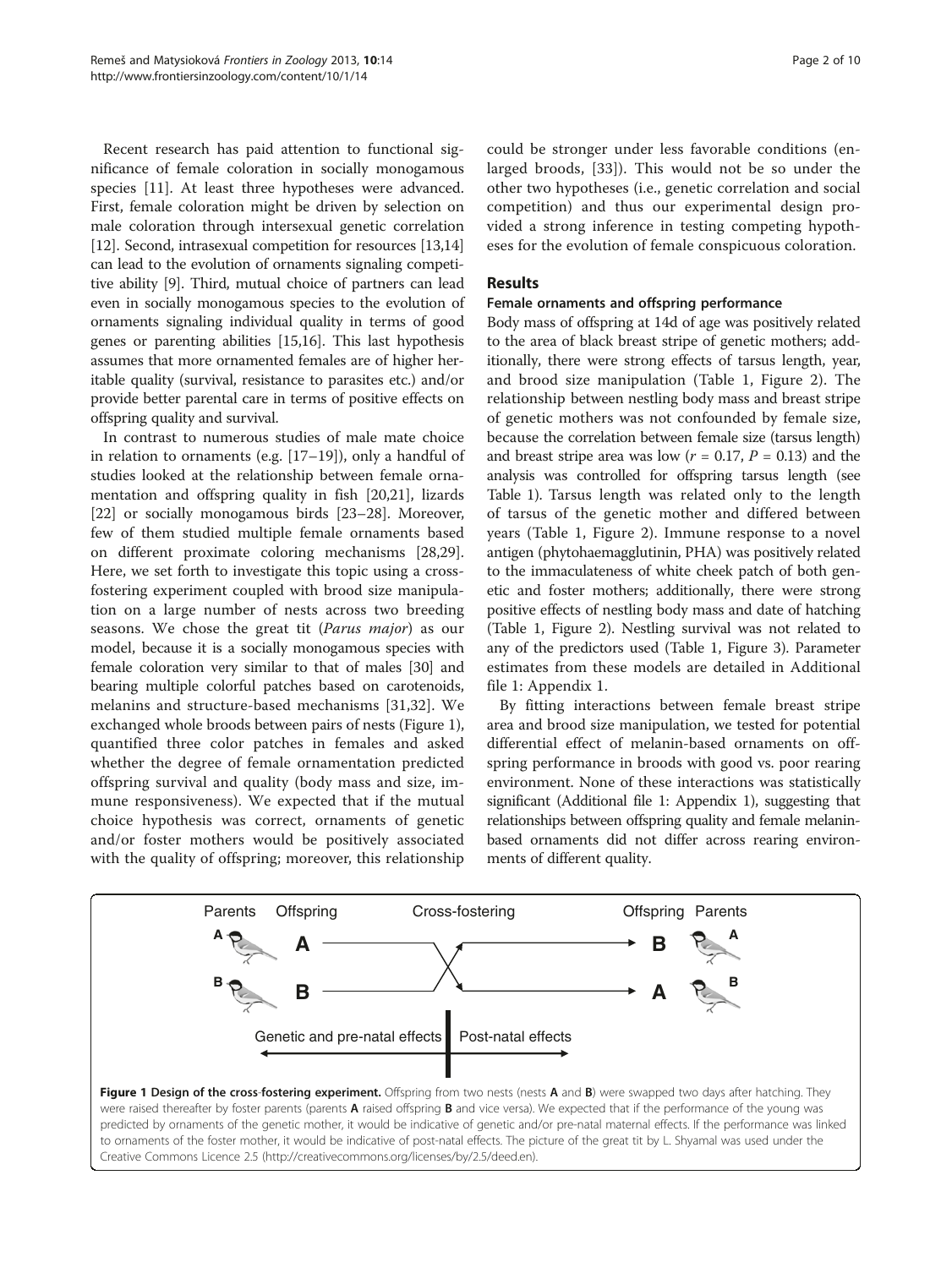| Factor                  | <b>Body mass</b> |         | <b>Tarsus length</b> |       | Immune response |         | Nestling survival |       |
|-------------------------|------------------|---------|----------------------|-------|-----------------|---------|-------------------|-------|
|                         | F                | P       | F                    | P     | F               | P       | $x^2$             | P     |
| Year                    | 45.4             | < 0.001 | 11.1                 | 0.001 | 2.4             | 0.124   | 0.2               | 0.701 |
| Hatching date           | 2.6              | 0.113   | 2.1                  | 0.157 | 14.8            | < 0.001 | 0.2               | 0.689 |
| Tarsus length           | 38.5             | < 0.001 |                      |       |                 |         |                   |       |
| Fledging mass           |                  |         |                      |       | 12.3            | 0.001   | 3.3               | 0.068 |
| Brood size manipulation | 9.3              | 0.003   | 1.9                  | 0.170 | 1.7             | 0.201   | 0.3               | 0.604 |
| Breast stripe area, F   | < 0.1            | 0.847   | 1.5                  | 0.227 | 2.1             | 0.149   | 0.1               | 0.753 |
| Carotenoid chroma, F    | < 0.1            | 0.929   | 1.3                  | 0.258 | 0.2             | 0.649   | 1.0               | 0.321 |
| Cheek immaculateness, F | < 0.1            | 0.873   | 0.2                  | 0.666 | 4.3             | 0.043   | 1.0               | 0.327 |
| Age, F                  | 0.1              | 0.710   | 0.9                  | 0.339 | 1.4             | 0.236   | 0.1               | 0.770 |
| Breast stripe area, G   | 6.6              | 0.012   | 1.9                  | 0.170 | 0.1             | 0.813   | < 0.1             | 0.913 |
| Carotenoid chroma, G    | 1.4              | 0.235   | 3.2                  | 0.080 | 0.2             | 0.633   | 3.6               | 0.057 |
| Cheek immaculateness, G | 0.2              | 0.677   | < 0.1                | 0.844 | 5.8             | 0.019   | 2.8               | 0.096 |
| Age, G                  | 0.2              | 0.634   | 1.6                  | 0.211 | 3.7             | 0.058   | 0.1               | 0.814 |
| Tarsus length, G        |                  |         | 10.3                 | 0.002 |                 |         |                   |       |

#### <span id="page-2-0"></span>Table 1 Summary of statistical models

Results of linear models (body mass, tarsus length, immune responsiveness,  $DF = 11$ , 66) and the generalized linear model (nestling survival,  $DF = 11$ , 64) analyzing effects of year, season, nestling morphology, brood size manipulation, and foster (F) and genetic (G) mothers' traits on offspring performance. Statistically significant factors are highlighted in bold. -— means that a particular factor was not included in the model.

#### Assortative pairing

Out of the three feather ornaments measured, only breast stripe area was larger in males than in females (Additional file [1](#page-7-0): Appendix 2). Within sexes, ornaments were correlated weakly with the highest correlation between carotenoid chroma and breast stripe area in males  $(r = 0.29;$ Additional file [1:](#page-7-0) Appendix 2). Between sexes, all the correlations between ornaments were less than 0.2 and were not statistically significant. The only exception was a positive correlation between male and female cheek immaculateness ( $r = 0.37$ ; Additional file [1](#page-7-0): Appendix 2). As female cheek immaculateness was a significant predictor of offspring immune response (Table 1), we wanted to make sure that this relationship was not driven by male cheek immaculateness (given the positive assortative pairing pattern). We re-run the model for offspring immune response with cheek immaculateness of both the genetic and foster father added. Although this model resulted in very small sample size  $(n = 42$  observations) and thus the effects of female cheek immaculateness were no longer statistically significant, absolute values of standardized regression coefficients did not change much (genetic mother:  $0.21$ , SE = 0.16; foster mother: 0.24, SE = 0.17; compare with Additional file [1:](#page-7-0) Appendix 1) and were higher than coefficients for male cheek immaculateness (putative genetic father: 0.04, SE = 0.14; foster father: 0.15, SE = 0.15).

#### Feeding rate

Female feeding rate (mean  $= 17.2$  feeds per hour, SD  $=$ 12.15) did not correlate with male feeding rate (mean = 21.5 feeds per hour, SD = 10.35;  $r = 0.16$ ,  $P = 0.167$ ,  $n = 79$ ). Out of the covariates tested, female feeding rate increased with the number of nestlings and was higher in 2007 than 2006. Other covariates (time of day, ambient temperature, day of season) were not significant and were thus excluded. Male feeding rate increased only with the number of nestlings; other covariates were not significant and were excluded. Full statistical results of these models are available in Additional file [1](#page-7-0): Appendix 3.

We then added female age and ornaments to the aboveselected models. Female feeding rate correlated neither with any of the three female ornaments nor female age. Similarly, male feeding rate correlated neither with any of the three female ornaments nor female age indicating that there was no differential allocation. Full statistical results of these models are available in Additional file [1](#page-7-0): Appendix 3.

#### **Discussion**

We found that females with more elaborate melaninbased ornaments (size of the black breast stripe) and ornaments produced by a combination of melanin coloration and white feathers (immaculateness of white cheek patch) produced heavier young with stronger immune response to a novel antigen. These effects were not confounded by the quality of males. Moreover, there was no evidence for differential allocation by males during nestling feeding (this study) or incubation (no relationship between male incubation feeding and female ornaments, unpublished results; see also [[34\]](#page-8-0)) in relation to any of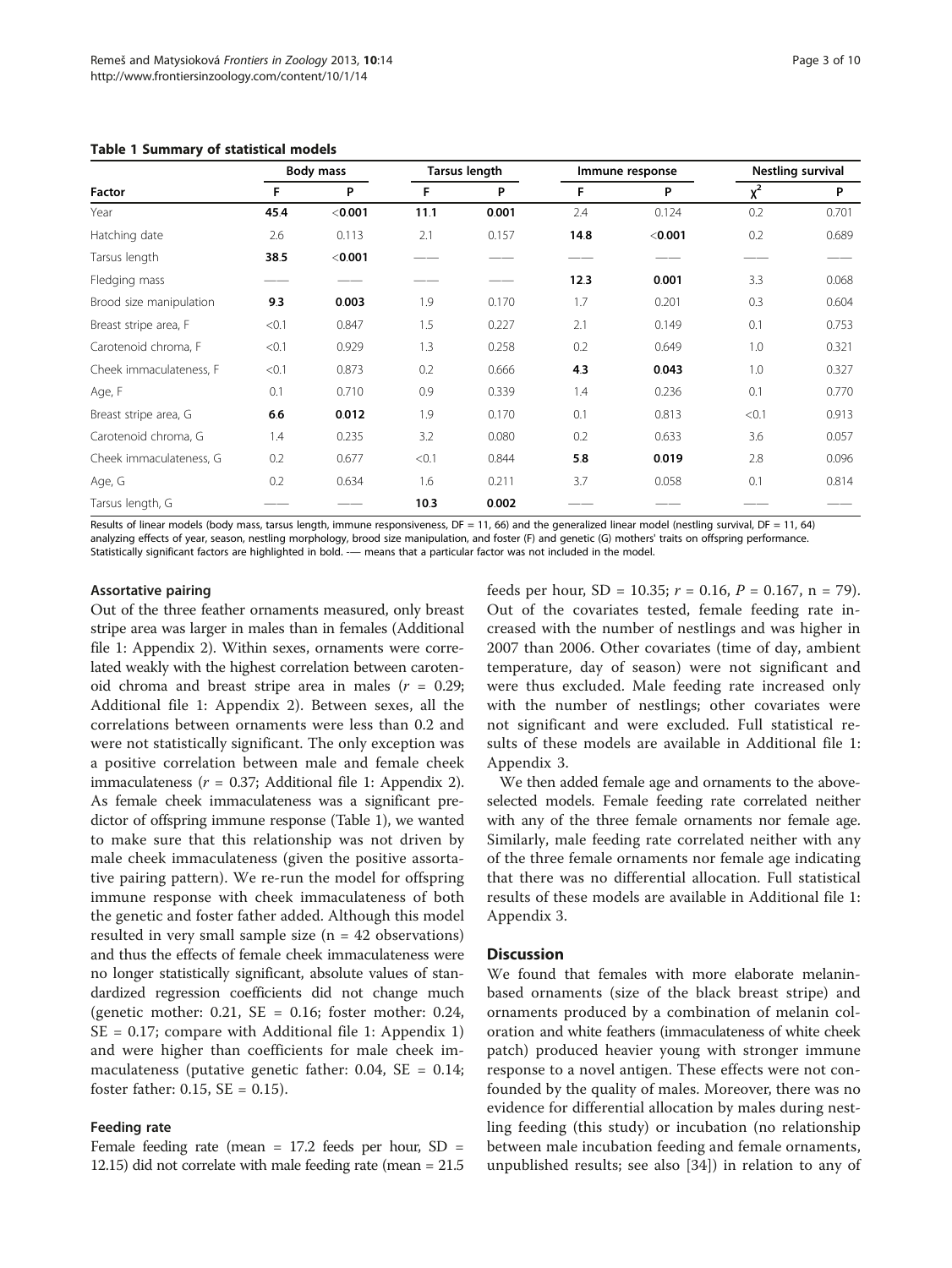<span id="page-3-0"></span>

the female ornaments considered. Consequently, males might benefit from choosing females with large breast stripes and immaculate cheeks as mates.

# Proximate mechanisms

Pre-natal maternal effects or genes might be responsible for the relationship between ornament elaboration in genetic mothers and nestling mass and immune response at 14d of age in the offspring raised in a foster nest. In this population of the great tit, females with more immaculate white cheeks allocated more vitamins E and A and β-caroten to egg yolk [[35](#page-8-0)]. As carotenoids are potent immunostimulants [[36](#page-8-0)], this allocation pattern could have driven the observed relationship between cheek immaculateness of genetic mothers and offspring immune response. On the other hand, in our population of the great tit, there was no relationship between female breast stripe size and any of the measured components of the pre-natal maternal care: egg and yolk mass, yolk antioxidant and androgen concentration or



amount, or the intensity of incubation attentiveness [[34,35,37](#page-8-0)]. Consequently, alternative mechanisms must be sought for the relationship between breast stripe size of genetic mothers and offspring body mass. First, some other component of pre-natal maternal investment might have been responsible. For example, egg white contains numerous antibacterial proteins that are essential for the defense against infections [\[38](#page-8-0)]. Similarly, mothers allocate antibodies into egg yolk, both constitutive and induced, which are often strongly linked to offspring performance [[39](#page-8-0)]. Second, the relationship between offspring mass and female breast stripe size might have been mediated by genes. The expression of melanin-based ornaments is often strongly genetically determined [[1\]](#page-7-0). Moreover, the genetic machinery producing melanin-based ornaments is intricately connected to other bodily systems by a web of pleiotropic genetic relationships [[40\]](#page-8-0).

Foster mothers with more immaculate white cheeks raised nestlings with stronger immune response to a novel antigen. This relationship could not have been generated by genes and thus we might ask which behavioral mechanism was involved. We showed that feeding rate is a reliable proxy of the biomass brought by parents to the nestlings. However, there was no relationship between feeding rate and any of the ornaments investigated. Thus, food quantity did not generate the observed relationship. However, there are other important components of post-natal care that were not quantified in our study. First, although we studied food quantity, more ornamented females might have supplied food of higher quality (e.g. with more nutrients or antioxidants), which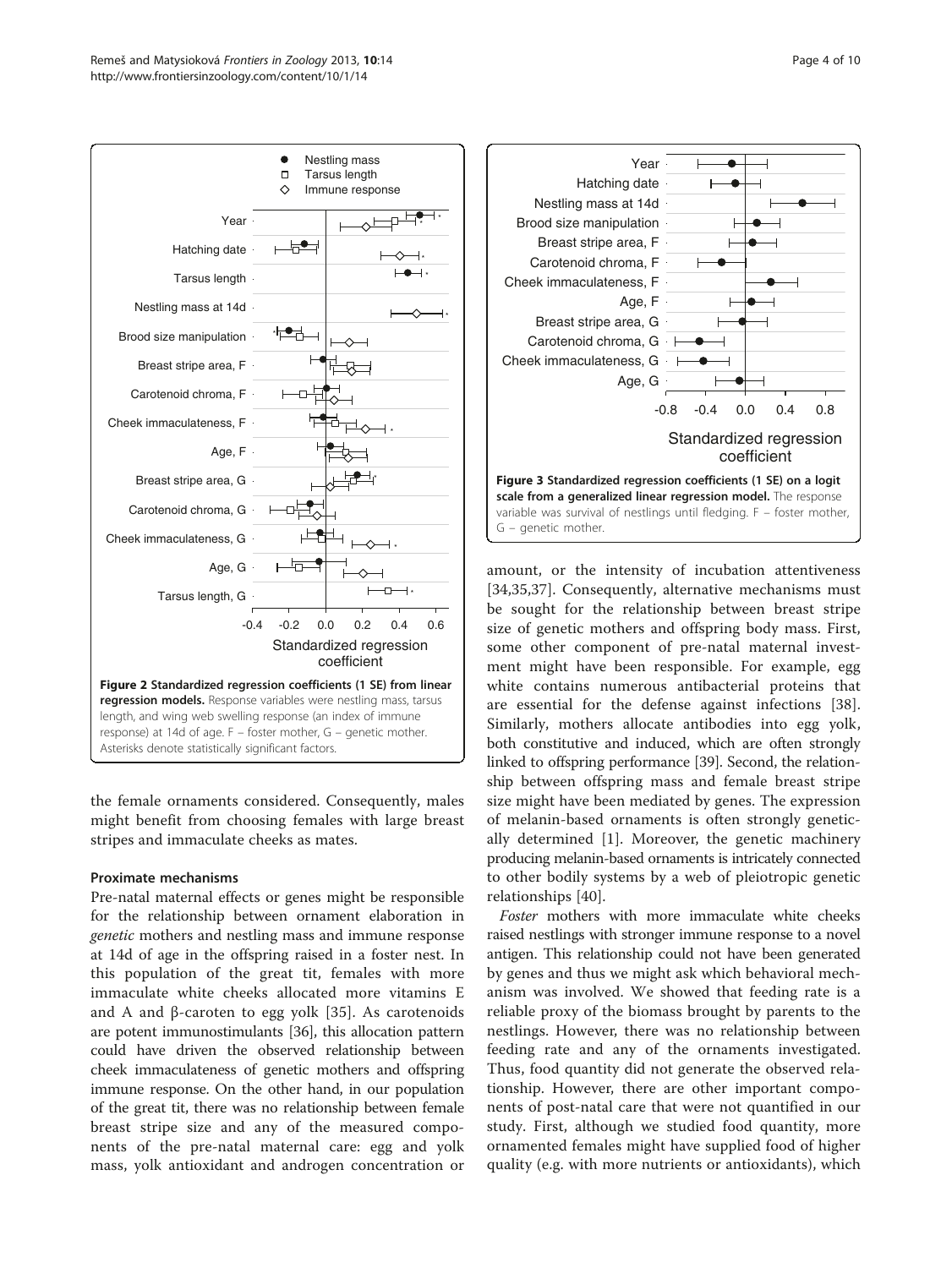could positively affected the nestlings they cared for. Second, brooding by the mother is critical for thermoregulation of ectothermic nestlings and it enables the young to save energy that might be consequently allocated to other energy-demanding physiological systems, e.g. the immune response. Nest sanitation is critical for keeping the nest free of blood-sucking parasites [\[41](#page-8-0)] that can decrease condition and performance of nestlings [\[42](#page-8-0),[43\]](#page-8-0), especially in species with high loads of parasites [\[44](#page-8-0)]. Consequently, higher investment of more ornamented females to nest sanitation could have led to higher performance of nestlings in terms of immune response to a novel antigen.

## Different types of ornaments

Signaling contents of ornaments might differ based on the proximate mechanism generating feather colors. Traditionally, carotenoid-based ornaments were considered condition-dependent due to their plasticity in relation to environment (e.g. food, parasites). On the contrary, melanin-based ornaments were viewed as genetically determined with low potential for signaling condition or individual quality [[1,2](#page-7-0)]. However, it has been recently demonstrated that the difference is not so clear-cut and that melanin-based ornaments might also be plastic in relation to environmental conditions: a metaanalysis of experimental studies showed that the correlation between condition and ornament expression is similar for carotenoid- and melanin-based ornaments [[45](#page-8-0)]. Thus, the potential of female melanin-based ornaments to convey information on individual condition and quality is not less than in carotenoid-based ornaments. In line with this view, barn owl (Tyto alba) genetic mothers with larger black, melanin-based spots produced offspring with stronger antibody response [[23\]](#page-8-0) and higher resistance to parasites [[24](#page-8-0)], even though these were raised in foster nests. Similarly, alpine swift (Apus melba) offspring of darker fathers (color based on eumelanins) raised in foster nests grew their wings more rapidly in experimentally enlarged broods, a difference that was not detected in reduced broods [[33\]](#page-8-0).

We found the immaculateness of white cheek in female great tits to be a good predictor of offspring performance. It might be no coincidence that a major component of this signal is based on melanin-colored feathers, because the other melanin-based ornament we confirmed here as a predictor of offspring mass, the black breast stripe, seems to be an important signaling trait across different populations of the great tit. In males, size of the breast stripe signals offspring viability [\[46](#page-8-0)], nest guarding [\[47\]](#page-8-0) and nest defense potential [\[48](#page-8-0)]. It also signals competitive abilities in birds foraging in winter flocks [[49](#page-8-0)]. On the contrary, signaling content of yellow breast feathers (see [[50\]](#page-8-0)) seems to be unclear given mixed results of previous studies [[34,35,37,51](#page-8-0)–[54\]](#page-8-0). It is also interesting to note that the area of the black breast stripe is sexually dimorphic in the great tit (Additional file [1](#page-7-0): Appendix 2). Thus, even ornaments that are more elaborated in males as compared to females can have important signaling functions in females.

## Offspring traits

To be biologically relevant, traits we measured on offspring while in the nest must be a reliable proxy of the overall performance of young once they leave the nest. Traits that proved to be related to the elaboration of female ornaments in this study were body mass and immune response at 14d of age. Offspring body mass shortly before or at fledging was demonstrated to be a good indicator of post-fledging survival in numerous species of birds [[55](#page-8-0)]. More importantly, offspring pre-fledging mass was showed to predict juvenile survival and adult mass in several populations of the great tit [[56](#page-8-0)–[60\]](#page-8-0). Immune response to PHA was considered to be an index of cell-mediated immune responsiveness. This interpretation was sometimes suggested to be overly simplistic [[61](#page-8-0)]. However, the intensity of the response is species-specific [[62](#page-8-0)] and thus certainly reflects important biological processes. Moreover, there is often a positive correlation between the intensity of this response and both adult and post-fledging survival in birds [[63](#page-8-0)–[65\]](#page-8-0); metaanalysis in [[66](#page-8-0)]. Thus, both body mass and PHA-based immune responses have a good potential to indicate offspring quality and performance. In such a case, female melaninbased ornaments would signal future offspring quality and it would pay males to choose females with large breast stripes and immaculate cheeks as mates.

#### Positive or negative relationships?

It was suggested that the elaboration of female ornaments is costly and thus more ornamented females may have lower fecundity or offspring with poor survival [\[9](#page-7-0)]. For example, offspring of more colorful Arctic charr (Salvelinus alpinus) females survived poorly [[20](#page-7-0)] or stickleback (Gasterosteus aculeatus) females with more elaborate carotenoid-based coloration of pelvic spines allocated less carotenoids into the eggs [\[67](#page-8-0)], but see [\[68](#page-8-0)]. In such cases, female ornaments would not be signals of higher-quality offspring. However, it seems that this mechanism can be more important in organisms where the allocation of resources into ornaments vs. reproduction is dynamic, because the resources are allocated into these two functions at the same time (e.g. fish). In birds, feather ornaments are typically grown several months apart from the reproductive season. Thus, potential for the direct trade off between ornaments and reproduction is greatly diminished.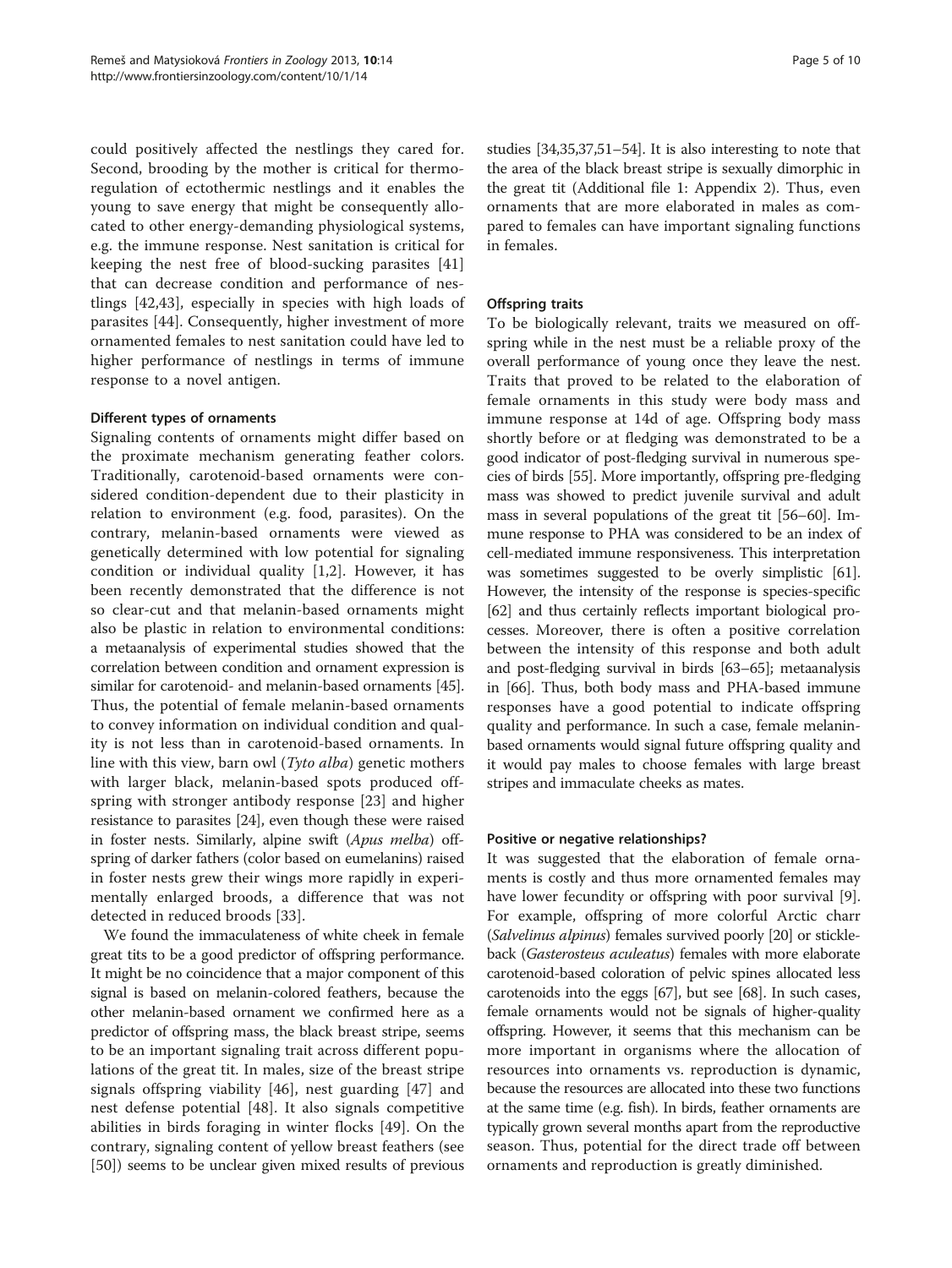## Conclusions

In sum, we performed an experimental study investigating relationships between multiple female ornaments and offspring performance in a socially monogamous songbird. We found out that the immaculateness of white cheek of both genetic and foster mothers and the size of the melanin-based black breast stripe of genetic mothers predicted performance of offspring on the nest. More ornamented females produced heavier young with stronger immune response to a novel antigen. These two traits are often linked to higher post-fledging survival of the young. Thus, it might pay to the male to choose the female with immaculate cheeks and large breast stripe as a mate. Females seem to signal their parenting quality by the immaculateness of white cheeks. Consequently, sexual selection might have been responsible for the elaboration of these ornaments in females, although it remains to be established whether males pay attention to female ornamentation when choosing the mate in the great tit.

## Materials and methods

## General fieldwork

This work was conducted on three adjacent nest-box plots (188 nest-boxes in total) in a deciduous forest near Grygov (49°31´N, 17°19´E, 205 m a.s.l.) in eastern Czech Republic. The forest is dominated by lime Tilia spp. and oak Quercus spp. with interspersed ash Fraxinus excelsior, hornbeam Carpinus betulus, and alder Alnus glutinosa. Nest-boxes are placed about 1.6 m above ground and besides great tits are inhabited by collared flycatchers Ficedula albicollis, blue tits Cyanistes caeruleus, and nut-hatches Sitta europea. Their design is described in [\[69](#page-8-0)].

Fieldwork was carried out in 2006 and 2007 from early April until mid-June. We checked nest-boxes daily to record laying of the first egg and final clutch size. Thereafter, we checked nest-boxes daily around the expected day of hatching to record hatching day. The day when the first young hatched is day 0. During feeding of nestlings (median age of young for females = 7 days, for males = 9 days, range in both cases  $6 - 11$  days), we captured parents in the nest-box. We captured females at all the nests except one ( $n = 85$ ). However, because of time constraints, we captured males only at a subset of nests ( $n = 68$ ). We measured their tarsus length with a digital caliper (nearest 0.01 mm) and weighed them on a spring Pesola balance (nearest 0.125 g). From each bird we took 10 to 15 yellow feathers from the upper right part of breast for later spectrophotometric analysis. We photographed the bird's white cheek (i.e., right side of the head) and breast with a digital camera (Panasonic DMC-FZ5). While taking a picture of the cheek, the bird was held in a standardized position on its left side; while taking a picture of the breast, the bird was held outstretched by its tarsi and beak and photographed

together with a ruler from a standard distance (see [[52](#page-8-0)]). All measurements and photographs were taken by VR. We determined the age of birds based on their plumage as one year old or older [\[70](#page-8-0)].

We also quantified several components of parental care, both pre-natal and post-natal. Here, we detail only methods and results for parental feeding rates, because results on pre-natal components (egg mass and composition) and incubation behavior were presented elsewhere [[34,35,37\]](#page-8-0). On day 8 (mean = 8.22, range =  $8 - 10$ , n = 86) we videotaped feeding parents from the distance of ca. 5 – 10 m for 90 min. We calculated the number of feeding visits by males and females, which was our estimate of parental feeding rates. To make sure that our feeding rates reflected prey biomass brought to the young, we videotaped parents feeding the young  $(8 - 12)$  days old) using miniature cameras installed within the nest boxes (recordings of 90 min,  $n = 68$  nests). In the computer, we took a photo of every prey item, identified it and measured its length. For caterpillars (70% of prey items), which have regular and uniform shape, we also calculated volume of the prey (based on the length and width and assuming cylindrical shape). To make our inference robust, we also assigned prey items into one of three size categories (small, medium, large). Correlation between feeding rate per 90 min and biomass of prey was 0.97 for prey categories, 0.94 for prey length, and 0.70 for caterpillar volume. These high correlations stem from the fact that great tit parents bring always only one prey item and confirm that feeding rate is a good proxy for prey biomass brought to the young on the nest.

On day 13, we measured the thickness of left wing web with a constant-pressure gauge (Mitutoyo PK-1012E). We took the measurement twice and averaged them. We sterilized the wing web with ethanol and injected 0.1 mg of phytohaemagglutinin (PHA) diluted in 20 μl of phosphate buffer (PHA-P, L8754, Sigma-Aldrich) with a disposable syringe (0.3x12 mm). The whole procedure took for every nest always less than 25 minutes. Twenty-four hours later (max.  $\pm$  20 min) we re-measured the swollen wing web in the same way as previously. We calculated the strength of reaction to PHA as the difference in thickness between the two measurements spanning 24 hours. On day 14, we also measured tarsus length of each young with a digital caliper (nearest 0.01 mm), weighed it on an electronic balance (nearest 0.1 g), and measured its wing length with a ruler (nearest 0.5 mm). We followed all nests until fledging to record the number of young that successfully fledged.

#### Cross-fostering and brood size manipulation

Two days after the first young in the clutch hatched, we performed a cross-fostering experiment by swapping whole clutches between pairs of nests – dyads (Figure [1](#page-1-0)).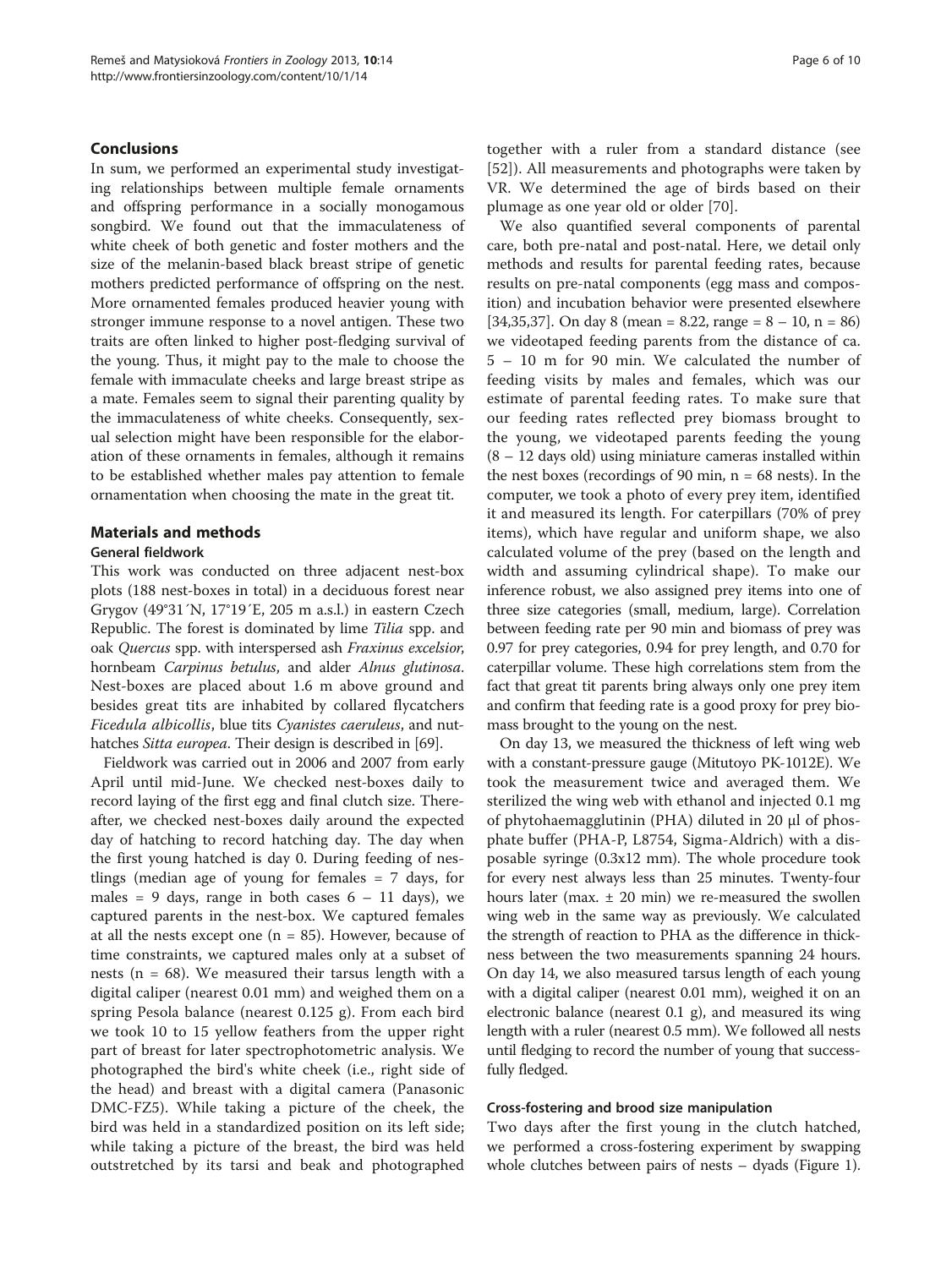We assigned nests to dyads based on their same hatching day. We created both control nests with unchanged brood size (by exchanging whole broods between nests with the same brood size) and nests with experimentally enlarged or reduced brood size (by exchanging whole broods between nests differing in brood size; difference of  $1 - 4$ nestlings). There was no difference in brood size in 22 nests, whereas broods differed by at least one nestling in 64 nests (by 1 nestling in 26 cases, 2 nestlings in 18 cases, 3 nestlings in 12 cases, and 4 nestlings in 8 cases). The process of brood size manipulation took on average 9.8 minutes per nest (SD = 3.9, range =  $3.5$  to 20.0 min, n = 86 nests). Brood size treatments were allocated randomly with respect to plumage traits, as there was no relationship between brood size manipulation (brood size difference from −4 through 0 to +4 chicks, see above) and breast stripe size (linear regression; females:  $F_{1,83} = 0.1$ ,  $P = 0.826$ , males:  $F_{1,66} = 0.2$ ,  $P = 0.625$ ), carotenoid chroma (females:  $F_{1,81}$  < 0.1,  $P = 0.966$ , males:  $F_{1,64} = 2.4$ ,  $P = 0.129$ ) or cheek immaculateness (females:  $F_{1,83}$  < 0.1,  $P = 0.952$ , males:  $F_{1,62} = 0.1$ ,  $P = 0.799$ ). Birds were handled based on the ringing permission to V. Remeš (no. 1051, Czech Bird Ringing Centre). The study complies with the current laws of the Czech Republic and was approved by the Ethical Committee of Palacky University (without reference number).

# Feather coloration

We chose to analyze the following characteristics of feather coloration: area of the black breast stripe [\[47](#page-8-0)], carotenoid chroma of yellow breast feathers [\[71](#page-8-0)], and immaculateness of the white cheek [[72](#page-9-0)]. We analyzed photos of breast and cheek in Adobe Photoshop CS3 Extended. We used quick selection tool to roughly delimit the black stripe or the white cheek. Then we manually finished the selection so that it was as precise as possible and measured the surface area of the stripe or cheek. We used a ruler photographed with every bird to adjust the scale of each photo and to obtain absolute surface area (in cm<sup>2</sup>) and in the case of the cheek also perimeter (in cm). We defined stripe surface as the area of the black feathers between the point of inflexion, where the ventral stripe widens to a throat patch, and the posterior end of the stripe [[52\]](#page-8-0). We calculated immaculateness of the white cheek as  $4^* \pi^*$ (area/perimeter<sup>2</sup>), which served as an index to measure regularity of the cheek's borders. It is equivalent to the index used by [[72](#page-9-0)] and the value of 1 indicates perfect circle, whereas lower values (approaching zero) indicate shapes with lower area for a given perimeter. All measurements were taken by BM. To assess repeatability, a different observer measured a subsample of photos. Repeatability, calculated as the intraclass correlation coefficient [\[73](#page-9-0)], was high for both stripe area ( $r_i = 0.87$ ,

 $P < 0.001$ , n = 75) and cheek immaculateness ( $r_i = 0.89$ ,  $P < 0.001$ , n = 75).

We quantified reflectance spectra of yellow feathers sampled from the breast using standard procedures [\[74](#page-9-0)]. We used 10–15 feathers from each bird, which is enough to obtain reliable values from our study species [\[75\]](#page-9-0). We used an Avantes AvaSpec-2048 fiber optic spectrometer together with an AvaLight-XE xenon pulsed light source and WS-2 white reference tile. The probe was used both to provide light and to sample reflected light and was held perpendicular to feather surface. We took five readings from different parts of each set of feathers. Feathers were arranged on a black, nonreflective surface so that the underlying surface was completely covered and not visible.

We obtained reflectance (%) from 320 to 700 nm in 1-nm increments. We calculated carotenoid chroma as R700 minus R450, divided by R700, where R700 is reflectance at 700 nm and R450 reflectance at 450 nm. We use carotenoid chroma here because it reflects the amount of yellow carotenoids (lutein and zeaxanthin) in breast feathers in the great tit [[71](#page-8-0)]. Hue might be a better measure of carotenoid concentration in saturated carotenoid-based colors [[74](#page-9-0)], p. 82). However, our reflectance spectra always had reasonable reflectance at 450 nm, where lutein and zeaxanthin absorb maximally (analyzed on a broader sample, females: mean = 14.2%, range: 9.3 to 22.5%, n = 128; males: mean = 14.7%, range: 7.8 to 24.4%, n = 101). This indicates that our carotenoid-based color was not saturated and that is why we used carotenoid chroma. In statistical analyses we always used the average chroma calculated from the five readings from each set of feathers. To assess repeatability of our measurements, in a subsample of feathers we arranged feathers anew and took another five readings and again averaged the carotenoid chroma calculated from them. We calculated repeatability of these two average estimates of carotenoid chroma as an intraclass correlation coef-ficient [[73\]](#page-9-0), which was sufficiently high ( $r_i = 0.85$ ,  $P <$ 0.001,  $n = 55$ ).

#### Statistical analyses

Our main aim was to model offspring performance as a function of female multiple ornaments. Due to our cross-fostering experiment, we were able to use simultaneously ornaments of the genetic and rearing females as predictors. As further predictors, we used age of both genetic and rearing females (1y old vs. older), year, hatching date, and brood size manipulation (as a continuous variable ranging from −4 through 0 to +4). To keep our models at reasonable size, we did not fit interactions. The only exception were interactions between breast stripe size and brood size manipulation, because it has been demonstrated that melanin-based ornaments can have stronger predictive power under environmentally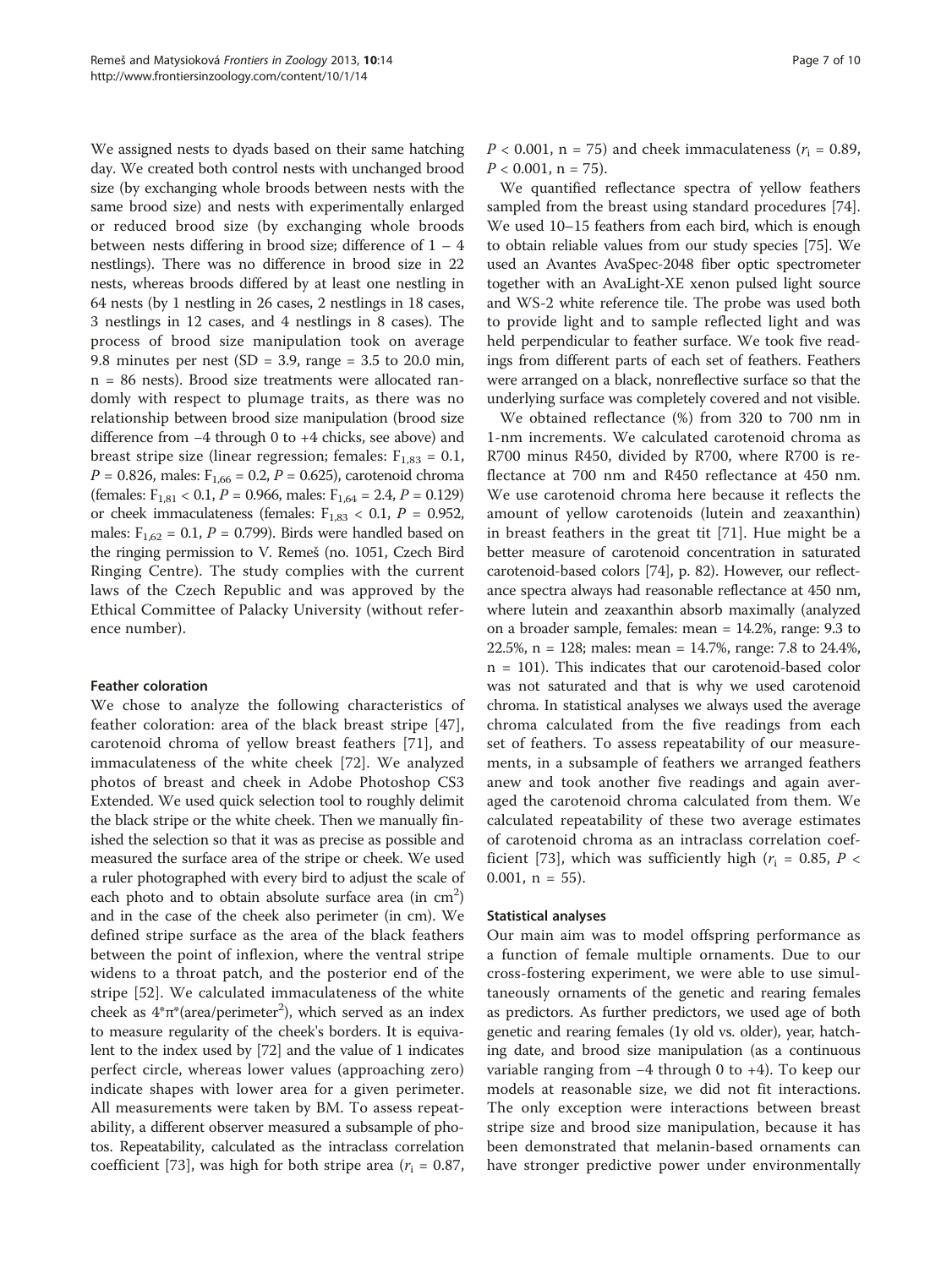<span id="page-7-0"></span>unfavorable conditions, e.g. in enlarged broods [\[33\]](#page-8-0). However, none of these interactions were statistically significant and were thus excluded from the models (results of these tests are reported in Additional file 1: Appendix 1).

As a response variable, we used average values for all nestlings in the nest of the following offspring traits measured at 14d of age: body mass (g), tarsus length (mm), and wing web swelling as an index of immune response (mm). As another response variable, we used survival of nestlings from cross-fostering until fledging. We modeled survival as the binomial ratio with no. of fledged in the numerator (events) and no. of cross-fostered into the respective nest in the denominator (trials). We used logit link function. We conducted these analyses in R language using functions lm and glm.

It is difficult to select important predictor variables when analyzing observational data. When judging importance of individual predictors in the analyses of offspring performance, we used F-tests in full linear models and likelihood ratio  $\chi^2$  tests in full generalized linear models. Except in case of interactions (see above), we did not use stepwise procedures, because they might lead to biased results [\[76\]](#page-9-0); moreover, when the predictors are not correlated, parameter estimates from full vs. minimum models obtained by stepwise procedures are very close [[77](#page-9-0)]. In addition to p-values we focused on standardized regression coefficients as a measure of effect size.

No male was sampled in more than one season. Sixteen females were sampled in both seasons, and 54 females in one season only. For the 16 females sampled in both years, we calculated repeatability of offspring quality defined as intraclass correlation coefficient [[73](#page-9-0)]. We used Proc Varcomp of SAS and calculated repeatability as: variance component of female / (variance component of female + error variance component). We calculated repeatabilities for both genetic and rearing females. All estimated repeatabilities were zero, except for the genetic female effect on offspring tarsus length at 14d of age, which was 0.15. Because of the absence of data clustering by females, we did not used mixed models. However, to make sure that our analyses were robust, we also repeated the analyses with female as a random factor. We obtained qualitatively identical results (results not presented).

Variance inflation factors in all the models were less than 1.6 for all predictors except four, where they were less than 3.0. This indicated that there were no problems with collinearity. We checked the models to conform to the requirements of homoscedasticity, normal distribution and linearity of residuals. Female feeding rate and offspring immune response were square-root transformed. All tests were two-tailed. Sample sizes slightly differ in individual analyses because of missing data points for certain variables.

# Additional file

[Additional file 1:](http://www.biomedcentral.com/content/supplementary/1742-9994-10-14-S1.doc) Appendix 1. Detailed results of statistical modeling of offspring traits. Appendix 2. Descriptive characteristics of, and correlations between, feather ornaments in the Great Tit. Appendix 3. Detailed results of the analyses of feeding rates.

#### Competing interests

The authors declare that they have no competing interests.

#### Authors' contributions

VR conceived the study, analyzed the data, and wrote the first draft of the MS. BM quantified all ornaments and contributed to writing and revising the MS. Both authors collected the data in the field. Both authors read and approved the final manuscript.

#### Acknowledgements

We are grateful to K. Bártlová and L. Bobek for assistance in the field. Financial support was received from Palacký University (PrF\_2012\_021, PrF\_2013\_007).

#### Received: 31 October 2012 Accepted: 9 February 2013 Published: 25 March 2013

#### References

- Hill GE: McGraw KJ: Bird Coloration, Volume 1. Mechanisms and Measurements. Cambridge: Harvard University Press; 2006.
- 2. Hill GE: McGraw KJ: Bird Coloration, Volume 2. Function and Evolution. Cambridge: Harvard University Press; 2006.
- 3. Ruxton GD, Sherratt TN, Speed MP: Avoiding Attack: The Evolutionary Ecology of Crypsis, Warning Signals and Mimicry. Oxford: Oxford University Press; 2004.
- 4. Andersson M: Sexual Selection. Princeton: Princeton University Press; 1994.
- 5. Dunn PO, Whittingham LA, Pitcher TE: Mating systems, sperm competition, and the evolution of sexual dimorphism in birds. Evolution 2001, 55:161–175.
- 6. Møller AP, Alatalo RV: Good-genes effects in sexual selection. Proc R Soc B 1999, 266:85–91.
- 7. Møller AP, Jennions MD: How important are direct fitness benefits of sexual selection? Naturwissenschaften 2001, 88:401-415.
- 8. Fisher RA: The Genetical Theory of Natural Selection. Oxford: Clarendon Press; 1930.
- 9. Clutton-Brock T: Sexual Selection in Males and Females. Science 2007, 318:1882–1885.
- 10. Cockburn A: Prevalence of different modes of parental care in birds. Proc R Soc B 2006, 273:1375–1383.
- 11. Amundsen T, Pärn H: Female Coloration: Review of Functional and Nonfunctional Hypotheses. In Bird Coloration, Vol. 2: Function and Evolution. Edited by Hill GE, McGraw KJ. Cambridge: Harvard University Press; 2006:280–348.
- 12. Poissant J, Wilson AJ, Coltman DW: Sex-specific genetic variance and the evolution of sexual dimorphism: a systematic review of cross-sex genetic correlations. Evolution 2010, 64:97–107.
- 13. Rubenstein DR, Lovette IJ: Reproductive skew and selection on female ornamentation in social species. Nature 2009, 462:786–789.
- 14. LeBas NR: Female finery is not for males. Trends Ecol Evol 2006, 21:170-173.
- 15. Kraaijeveld K, Kraaijeveld-Smit FJL, Komdeur J: The evolution of mutual ornamentation. Anim Behav 2007, 74:657–677.
- 16. Clutton-Brock T: Sexual selection in females. Anim Behav 2009, 77:3–11.
- 17. Berglund A, Rosenqvist G: Male pipefish prefer ornamented females. Anim Behav 2001, 61:345–350.
- 18. Griggio M, Valera F, Casas A, Pilastro A: Males prefer ornamented females: a field experiment of male choice in the rock sparrow. Anim Behav 2005, 69:1243–1250.
- 19. Amundsen T, Forsgren E, Hansen LTT: On the function of female ornaments: male bluethroats prefer colourful females. Proc R Soc B 1997, 264:1579–1586.
- 20. Janhunen M, Kekäläinen J, Kortet R, Hyvärinen P, Piironen J: No evidence for an indirect benefit from female mate preference in Arctic charr Salvelinus alpinus, but female ornamentation decreases offspring viability. Biol J Linn Soc 2011, 103:602-611.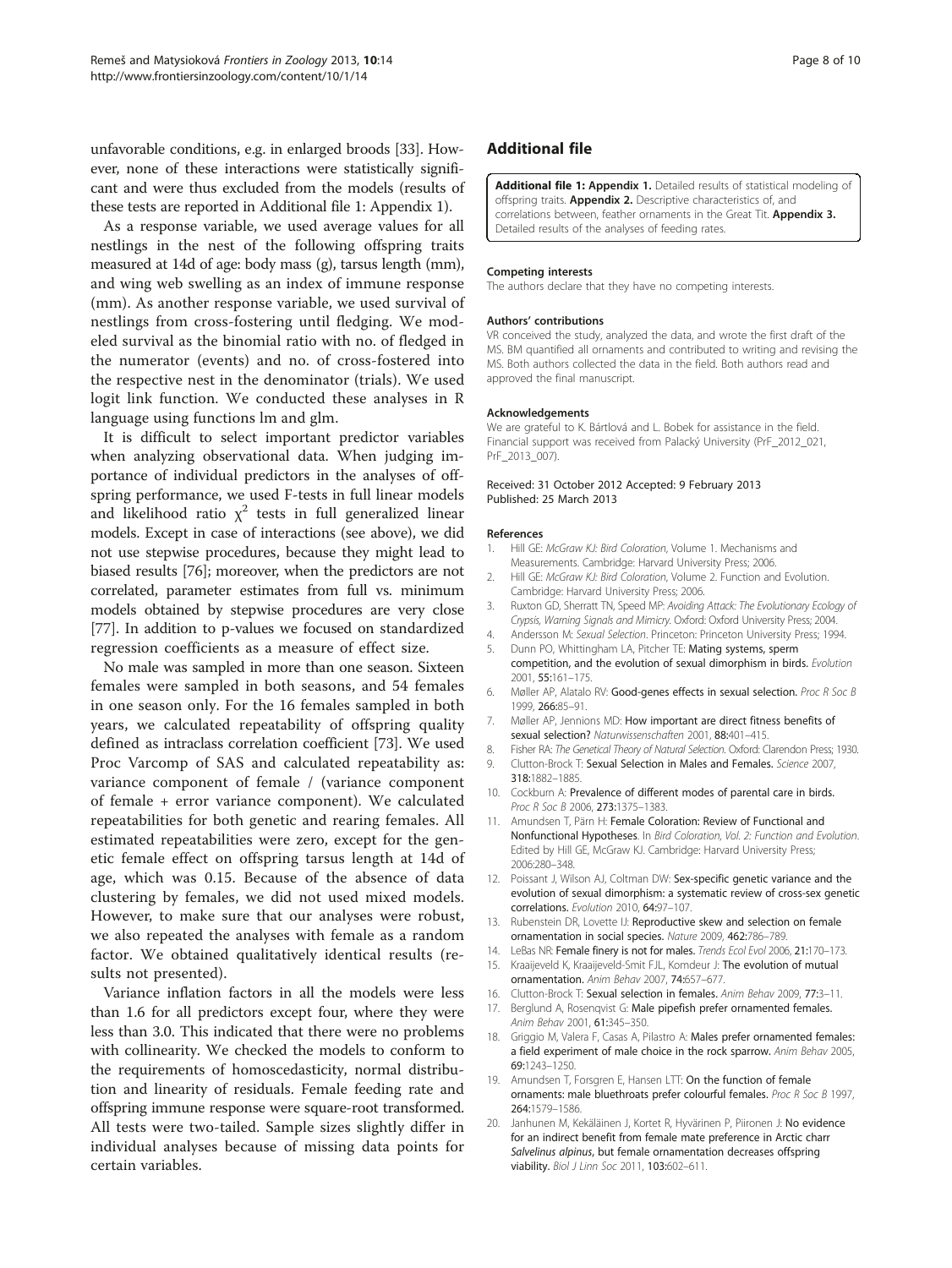- <span id="page-8-0"></span>21. Kekäläinen J, Huuskonen H, Tuomaala M, Kortet R; Both male and female sexual ornaments reflect offspring performance in a fish. Evolution 2010, 64:3149–3157.
- 22. Weiss SL, Kennedy EA, Bernhard JA: Female-specific ornamentation predicts offspring quality in the striped plateau lizard, Sceloporus virgatus. Behav Ecol 2009, 20:1063–1071.
- 23. Roulin A, Jungi TW, Pfister H, Dijkstra C: Female barn owls (Tyto alba) advertise good genes. Proc R Soc B 2000, 267:937–941.
- 24. Roulin A, Riols C, Dijkstra C, Ducrest A: Female plumage spottiness signals parasite resistance in the barn owl (Tyto alba). Behav Ecol 2001, 12:103-110.
- 25. Roulin A: Proximate basis of the covariation between a melanin-based female ornament and offspring quality. Oecologia 2004, 140:668–675.
- 26. Velando A, Lessells CM, Márquez JC: The function of female and male ornaments in the Inca Tern: evidence for links between ornament expression and both adult condition and reproductive performance. J Avian Biol 2001, 4:311–318.
- 27. Rohde PA, Johnsen A, Lifjeld JT: Female plumage coloration in the Bluethroat: no evidence for an indicator of maternal quality. Condor 1999, 101:96–104.
- 28. Siefferman L, Hill GE: Evidence for sexual selection on structural plumage coloration in female eastern bluebirds (Sialia sialis). Evolution 2005, 59:1819–1828.
- 29. Doutrelant C, Grégoire A, Grnac N, Gomez D, Lambrechts MM, Perret P: Female coloration indicates female reproductive capacity in blue tits. J Evol Biol 2008, 21:226–233.
- 30. Evans SR, Hinks AE, Wilkin TA, Sheldon BC: Age, sex and beauty: methodological dependence of age- and sex-dichromatism in the great tit Parus major. Biol J Linn Soc 2010, 101:777-796.
- 31. Delhey K, Peters A: Quantifying variability of avian colours: are signalling traits more variable? PLoS ONE 2008, 3:e1689.
- 32. Hegyi G, Szigeti B, Török J, Eens M: Melanin, carotenoid and structural plumage ornaments: information content and role in great tits Parus major. J Avian Biol 2007, 38:698-708.
- 33. Roulin A, Gasparini J, Bize P, Ritschard M, Richner H: Melanin-based colorations signal strategies to cope with poor and rich environments. Behav Ecol Sociobiol 2008, 62:507–519.
- 34. Matysioková B, Remeš V: Incubation Feeding and Nest Attentiveness in a Socially Monogamous Songbird: Role of Feather Colouration, Territory Quality and Ambient Environment. Ethology 2010, 116:596–607.
- 35. Remeš V, Matysioková B, Klejdus B: Egg yolk antioxidant deposition as a function of parental ornamentation, age, and environment in great tits Parus major. J Avian Biol 2011, 42:387–396.
- 36. Chew BP, Park JS: Carotenoid Action on the Immune Response. J Nutr 2004, 134:S257–S261.
- 37. Remeš V: Yolk androgens in great tit eggs are related to male attractiveness, breeding density and territory quality. Behav Ecol Sociobiol 2011, 65:1257–1266.
- 38. Saino N, Martinelli R, Biard C, Gil D, Spottiswoode CN, Rubolini D, Surai PF, Møller AP: Maternal immune factors and the evolution of secondary sexual characters. Behav Ecol 2007, 18:513-520.
- 39. Hasselquist D, Nilsson J-Å: Maternal transfer of antibodies in vertebrates: trans-generational effects on offspring immunity. Philos T R Soc B 2009, 364:51–60.
- 40. Ducrest A-L, Keller L, Roulin v: Pleiotropy in the melanocortin system, coloration and behavioural syndromes. Trends Ecol Evol 2008, 23:502–510.
- 41. Tripet F, Glaser M, Richner H: Behavioural responses to ectoparasites: time-budget adjustments and what matters to Blue Tits Parus caeruleus infested by fleas. Ibis 2002, 144:461–469.
- 42. Hutrez-Bousses S, Perret P, Renaud F, Blondel J: High blowfly parasitic loads affect breeding success in a Mediterranean population of blue tits. Oecologia 1997, 112:514–517.
- 43. Simon A, Thomas D, Blondel J, Perret P, Lambrechts MM: Physiological Ecology of Mediterranean Blue Tits (Parus caeruleus L.): Effects of Ectoparasites (Protocalliphora spp.) and Food Abundance on Metabolic Capacity of Nestlings. Physiol Biochem Zool 2004, 77:492–501.
- 44. Remeš V, Krist M: Nest design and the abundance of parasitic Protocalliphora blow flies in two hole-nesting passerines. Ecoscience 2005, 12:549–553.
- 45. Griffith SC, Parker TH, Olson VA: Melanin- versus carotenoid-based sexual signals: is the difference really so black and red? Anim Behav 2006, 71:749–763.
- 46. Norris KJ: Heritable variation in a plumage indicator of viability in male great tits Parus major. Nature 1993, 362:537–539.
- 47. Norris KJ: Female choice and the quality of parental care in the great tit Parus major. Behav Ecol Sociobiol 1990, 27:275-281.
- 48. Quesada J, Senar JC: The role of melanin- and carotenoid-based plumage coloration in nest defence in the Great Tit. Ethology 2007, 113:640–647.
- 49. Järvi T, Bakken M: The function of the variation in the breast stripe of the great tit (Parus major). Anim Behav 1984, 32:590–596.
- 50. Matrková J, Remeš V: Environmental and Genetic Effects on Pigment-Based vs Structural Component of Yellow Feather Colouration. PLoS ONE 2012, 7:e36640.
- 51. Matysioková B, Remeš V: Responses to increased costs of activity during incubation in a songbird with female-only incubation: does feather colour signal coping ability? J Ornithol 2011, 152:337-346.
- Matysioková B, Remeš V: Assessing the usefulness of ptilochronology in the study of melanin- and ornaments in the Great Tit Parus major. Ibis 2010, 152:397–401.
- 53. Hõrak P, Ots I, Vellau H, Spottiswoode C, Pape Møller A: Carotenoid-based plumage coloration reflects hemoparasite infection and local survival in breeding great tits. Oecologia 2001, 126:166–173.
- 54. Mand R, Tilgar V, Moller A: Negative relationship between plumage colour and breeding output in female great tits, Parus major. Evol Ecol Res 2005, 7:1013–1023.
- 55. Schwagmeyer PL, Mock DW: Parental provisioning and offspring fitness: size matters. Anim Behav 2008, 75:291-298.
- Tinbergen JM, Boerlijst MC: Nestling weight and survival in individual Great Tits (Parus major). J Anim Ecol 1990, 59:1113–1127.
- 57. Perrins CM: Population fluctuations and clutch-size in the Great Tit, Parus major L. J Anim Ecol 1965, 34:601-647.
- 58. Perrins CM, McCleery RH: The effect of fledging mass on the lives of Great Tits Parus major. Ardea 2001, 89:135–142.
- 59. Naef-Daenzer B, Widmer F, Nuber M: Differential post-fledging survival of great and coal tits in relation to their condition and fledging date. J Anim Ecol 2001, 70:730–738.
- 60. Greno JL, Belda EJ, Barba E: Influence of temperatures during the nestling period on post-fledging survival of great tit Parus major in a Mediterranean habitat. J Avian Biol 2008, 39:41–49.
- 61. Kennedy MW, Nager RG: The perils and prospects of using phytohaemagglutinin in evolutionary ecology. Trends Ecol Evol 2006, 21:653–655.
- 62. Møller AP, Martín-Vivaldi S, Merino S, Soler JJ: Density-dependent and geographical variation in bird immune response. Oikos 2006, 115:463–474.
- 63. Isabel L-R, Celis P, Salaberria C, Puerta M, Gil D: Post-fledging recruitment in relation to nestling plasma testosterone and immunocompetence in the spotless starling. Funct Ecol 2011, 25:500-508.
- 64. Moreno J, Merino S, Sanz JJ, Arriero E, Morales J, Tomás G: Nestling cellmediated immune response, body mass and hatching date as predictors of local recruitment in the pied flycatcher Ficedula hypoleuca. J Avian Biol 2005, 36:251–260.
- 65. Cichon M, Dubiec A: Cell-mediated immunity predicts the probability of local recruitment in nestling blue tits. J Evol Biol 2005, 18:962–966.
- 66. Møller AP, Saino N: Immune response and survival. Oikos 2004, 104:299–304. 67. Nordeide JT, Rudolfsen G, Egeland ES: Ornaments or offspring? Female sticklebacks (Gasterosteus aculeatus L.) trade off carotenoids between spines and eggs. J Evol Biol 2006, 19:431-439.
- 68. Svensson PA, Pélabon C, Blount JD, Surai PF, Amundsen T: Does female nuptial coloration reflect egg carotenoids and clutch quality in the Two-Spotted Goby (Gobiusculus flavescens, Gobiidae)? Funct Ecol 2006, 20:689–698.
- 69. Lambrechts MM, Adriaensen F, Ardia DR, Artemyev AV, Atiénzar F, Bańbura J, Barba E, Bouvier J-C, Camprodon J, Cooper CB, Dawson RD, Eens M, Eeva T, Faivre B, Garamszegi LZ, Goodenough AE, Gosler AG, Grégoire A, Griffith SC, Gustafsson L, Johnson LS, Kania W, Keišs O, Llambias PE, Mainwaring MC, Mänd R, Massa B, Mazgajski TD, Møller AP, Moreno J, et al: The Design of Artificial Nestboxes for the Study of Secondary Hole-Nesting Birds: A Review of Methodological Inconsistencies and Potential Biases. Acta Ornithol 2010, 45:1–26.
- 70. Svensson L: Identification Guide to European Passerines. 4th edition. London: British Trust for Ornithology; 1992.
- 71. Isaksson C, Ornborg J, Prager M, Andersson S: Sex and age differences in reflectance and biochemistry of carotenoid-based colour variation in the great tit Parus major. Biol J Linn Soc 2008, 95:758-765.